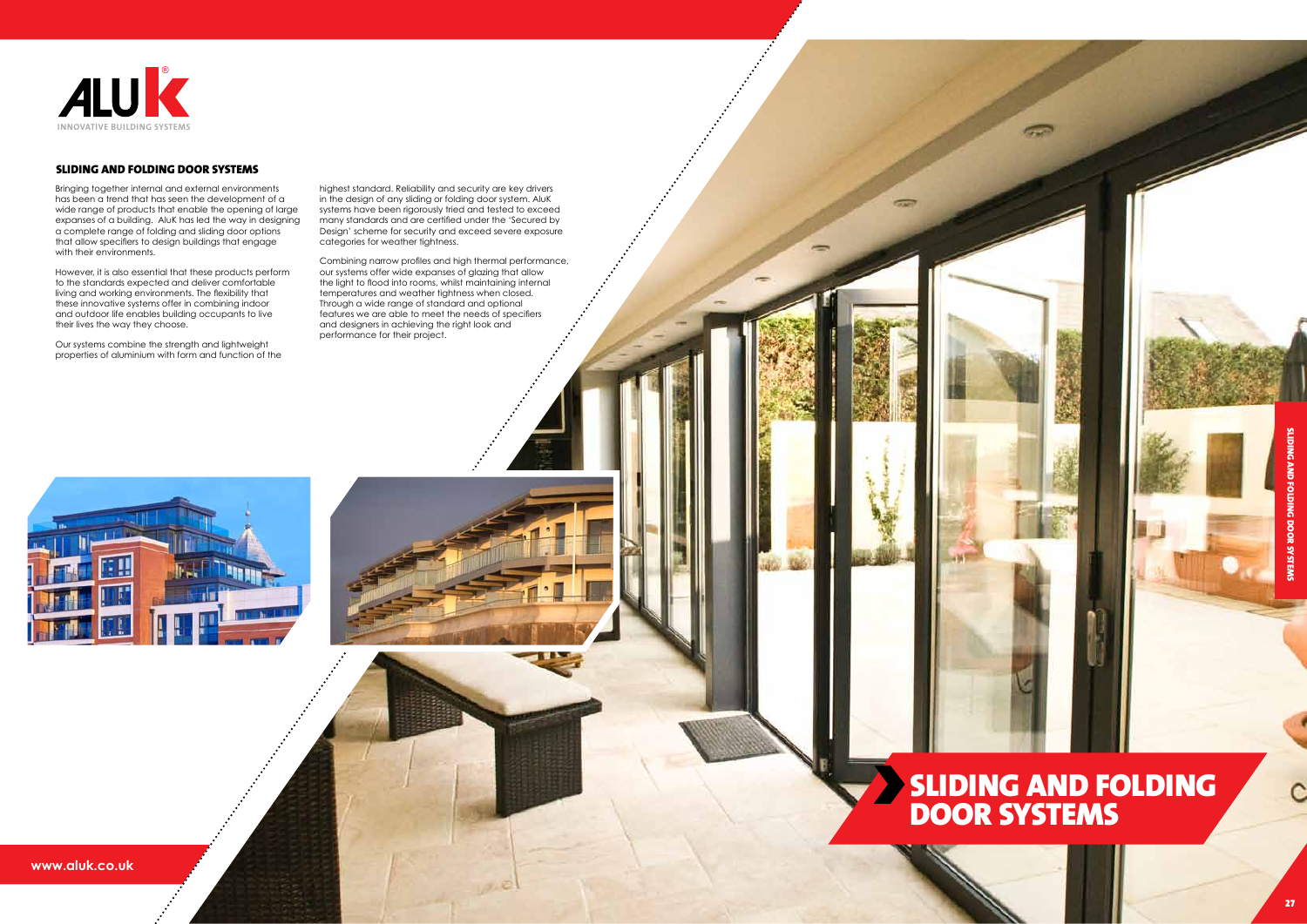

This flexible sliding door system offers specifiers a range of configurations and options to deliver the most suitable solution for your project. In-line and Lift and Slide options, multiple track configurations, an extensive range of hardware and a range

of door styles, colours and finishes provide the flexibility and performance that designers are looking for when specifying entrance solutions. Anodised finishes are also available with marine grade guarantees on request.



- Three chamber inline slide or lift and slide system
- Up to six sliding configurations
- Available in Single, Double and Triple track options
- Thermally enhanced extrusions incorporating glass fibre reinforced polyamide strips
- Robust and durable design allowing up to 200kg panel weight inline sliding and 400kg in a list and slide configuration
- Certified under Secured by Design scheme

#### **OPTIONS**

**The BSC94 aluminium sliding door is a multi-configuration in-line system that allows you to specify and design the most suitable solution for your project. The system is available with fixed lights or sliding doors, as well as single, double and triple track options. Outstanding thermal performance and the highest quality fittings ensure reliable and comfortable operation.**

#### Design Features

AluK (GB) Limited Imperial Park Celtic Way seilic way<br>Jewport NP10 8BF

- Accepts 20mm 31mm Double Glazed Units
- Inline or Lift and Slide
- Single, Double or Triple Track options
- Available in single or dual colour option, polyester powder coating and anodised finishes
- Complete range of hardware and security features

#### **CONFIGURATIONS**

Please note: NBS Specifications are available for all products and BIM Components for many. Please visit www.aluk.co.uk to download CAD files, BIM Components and NBS Specifications.

- *• (A)* One Panel Sliding
- *• (B)* Two Panel Sliding
- *• (C)* Three Panel Sliding
- *• (D)* Four Panel Sliding
- Fixed lights
- Sliding door

### BSC94 Sliding Door System Technical Specifications



## BSC94 SLIDING DOOR SYSTEM

| <b>SPECIFICATIONS</b>                  | <b>INLINE SLIDING</b>    | <b>LIFT AND SLIDE</b>    |  |
|----------------------------------------|--------------------------|--------------------------|--|
| <b>Performance &amp; Accreditation</b> |                          |                          |  |
| U-Value (Double Glazing)*              | 1.7 W/m <sup>2</sup> K   | 1.8 W/m <sup>2</sup> K   |  |
| U-Value (Triple Glazing)**             | 1.5 W/m <sup>2</sup> K   | 1.5 W/m <sup>2</sup> K   |  |
| Green Guide Rating                     | C Rated                  | C Rated                  |  |
| Acoustic Performance (dB)              | Rw (C;Ctr) 36 (-1;-3) dB | Rw (C;Ctr) 36 (-2;-6) dB |  |
| Air Tightness (Pa)                     | Class 4                  | Class 4                  |  |
| Water Tightness (Pa)                   | Class 7a                 | Class 7a                 |  |
| Wind Load (Pa)                         | C <sub>4</sub>           | C4                       |  |
| Security                               | EN 1627                  | EN 1627                  |  |
| <b>Configurations</b>                  |                          |                          |  |
| Opening                                | Sliding                  | Lift and Slide           |  |
| 1 Pane                                 |                          |                          |  |
| 2 Pane                                 |                          |                          |  |
| 3 Pane                                 |                          |                          |  |
| 4 Pane                                 |                          |                          |  |
| <b>Size Limits</b>                     |                          |                          |  |
| Max Vent Weight                        | 200 Kg                   | 400 Kg                   |  |
| <b>System Features</b>                 |                          |                          |  |
| Frame Options                          | 94mm                     | 94mm                     |  |
| Dual Colour Option                     | ٠                        |                          |  |
| Multi-Point Locking                    |                          |                          |  |
| <b>Glazing Options</b>                 | Internal                 | Internal                 |  |
| <b>Glazing Thickness</b>               | 20mm - 31mm              | 20mm - 31mm              |  |



• Single, double or triple track





T: 01633 81 04 40



#### CAD CROSS SECTIONS AND THERMAL PROFILE





\* U-Values based on CEN size door (2000mm x 2180mm) using 1.2 W/m2K double glazing with warm edge Swisspacer V bar. All weather test data taken from BS EN 6375-1 (Part of Pas 23) based<br>upon highest performing door configur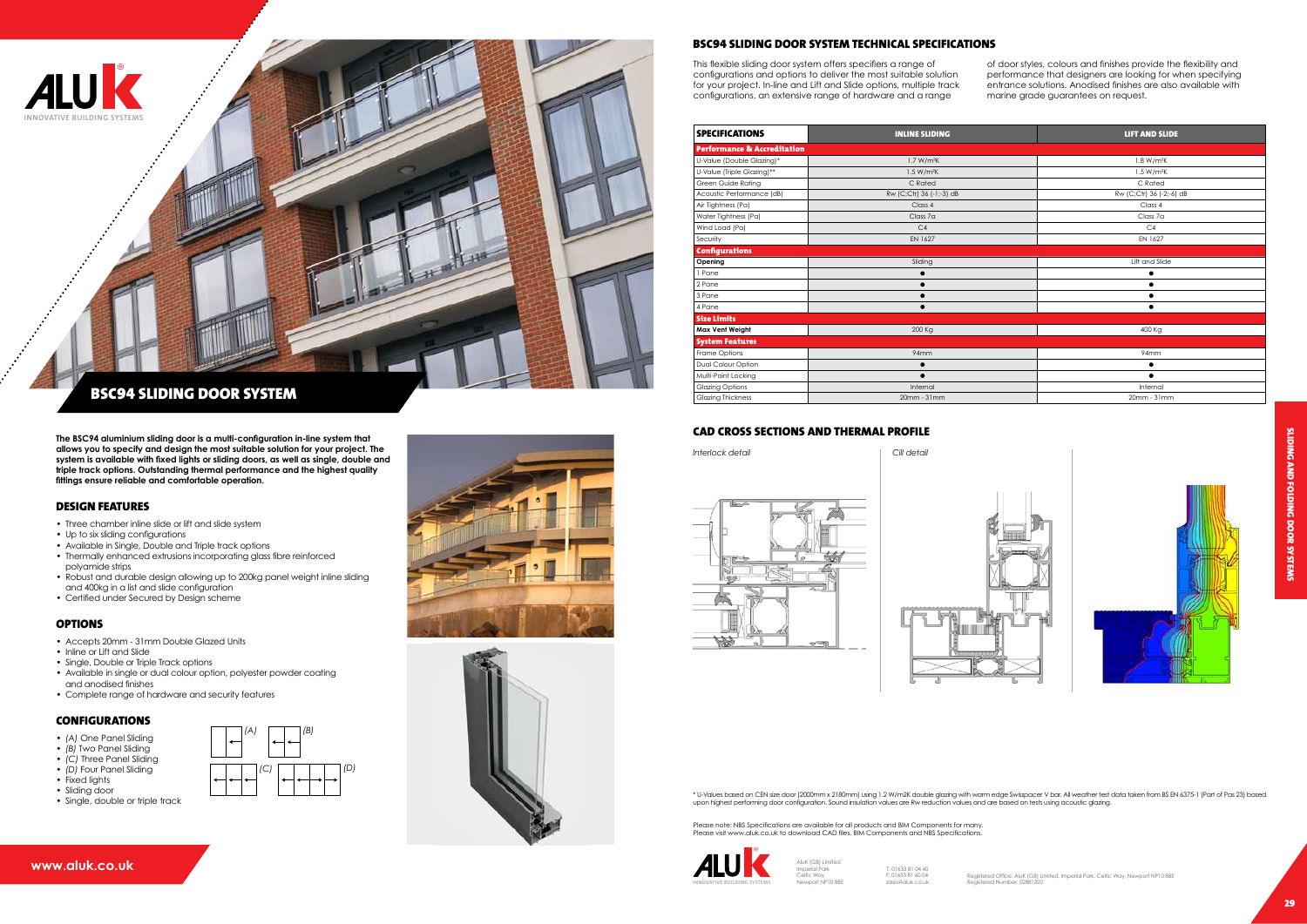#### **www.aluk.co.uk**



This flexible sliding window and door system offers specifiers a competitively priced solution with slim profile sightlines. Available with two pane sliding door or window options and inline operation, the system can be specified in a wide range of colours and with a comprehensive selection of hardware. Anodised finishes are also available with marine grade guarantees on request.

**Versatile and robust, the BSC70 aluminium in-line sliding door system combines narrow sight lines, thermal performance and reliable, secure hardware. Available in a wide range of window and door configurations, colours and finishes, this stylish system has been rigorously tested for weather tightness and is suitable for a range of applications including retail, residential, hospitality and commercial.**

#### Design Features

- 70mm frame depth
- Narrow profile offering minimal sight lines 42mm interlock
- Wrap around glazing
- Four stainless steel wheels ensures smooth and consistent operation
- Available in a range of handle style options

#### **OPTIONS**

- Two pane sliding door or window
- Four point locking
- Inline track system
- Full range of suited hardware available
- Maximum glazing 28mm
- Available in single or dual colour option, polyester powder coating and anodised finishes

#### **CONFIGURATIONS**

- *• (A)* Two pane sliding door
- *• (B)* Two pane sliding window

### BSC70 Sliding Door System Technical Specifications

\* Door U-Values based on CEN size ≤ 3600mm² using 1.0 W/m2K double glazing with warm edge Swisspacer V bar. Corresponds to the BRE Global Green Guide online generic specification<br>for commercial windows and achieves a summa based on tests using acoustic glazing.



# BSC70 Sliding Door System







| <b>SPECIFICATIONS</b>                  | <b>INLINE SLIDING</b>  |
|----------------------------------------|------------------------|
| <b>Performance &amp; Accreditation</b> |                        |
| U-Value (Double Glazing)*              | 1.7 W/m <sup>2</sup> K |
| Green Guide Rating                     | A Rated                |
| Acoustic Performance (dB)              | 33 dB RW               |
| Air Tightness (Pa)                     | Class 3                |
| Water Tightness (Pa)                   | Class 7B               |
| Wind Load (Pa)                         | Class B <sub>2</sub>   |
| Security                               | Pending                |
| <b>Configurations</b>                  |                        |
| Opening                                | Sliding                |
| 2 Pane                                 |                        |
| <b>Size Limits</b>                     |                        |
| Max Vent Weight                        | 160 Kg                 |
| <b>System Features</b>                 |                        |
| Frame Options                          | 70mm                   |
| Dual Colour Option                     |                        |
| Multi-Point Locking                    |                        |
| <b>Glazing Options</b>                 | Wrap Around            |
| <b>Glazing Thickness</b>               | 28mm                   |

AluK (GB) Limited Imperial Park Celtic Way Newport NP10 8BE

T: 01633 81 04 40



Please note: NBS Specifications are available for all products and BIM Components for many. Please visit www.aluk.co.uk to download CAD files, BIM Components and NBS Specifications.



Sliding Door System









#### CAD CROSS SECTIONs AND THERMAL PROFILE